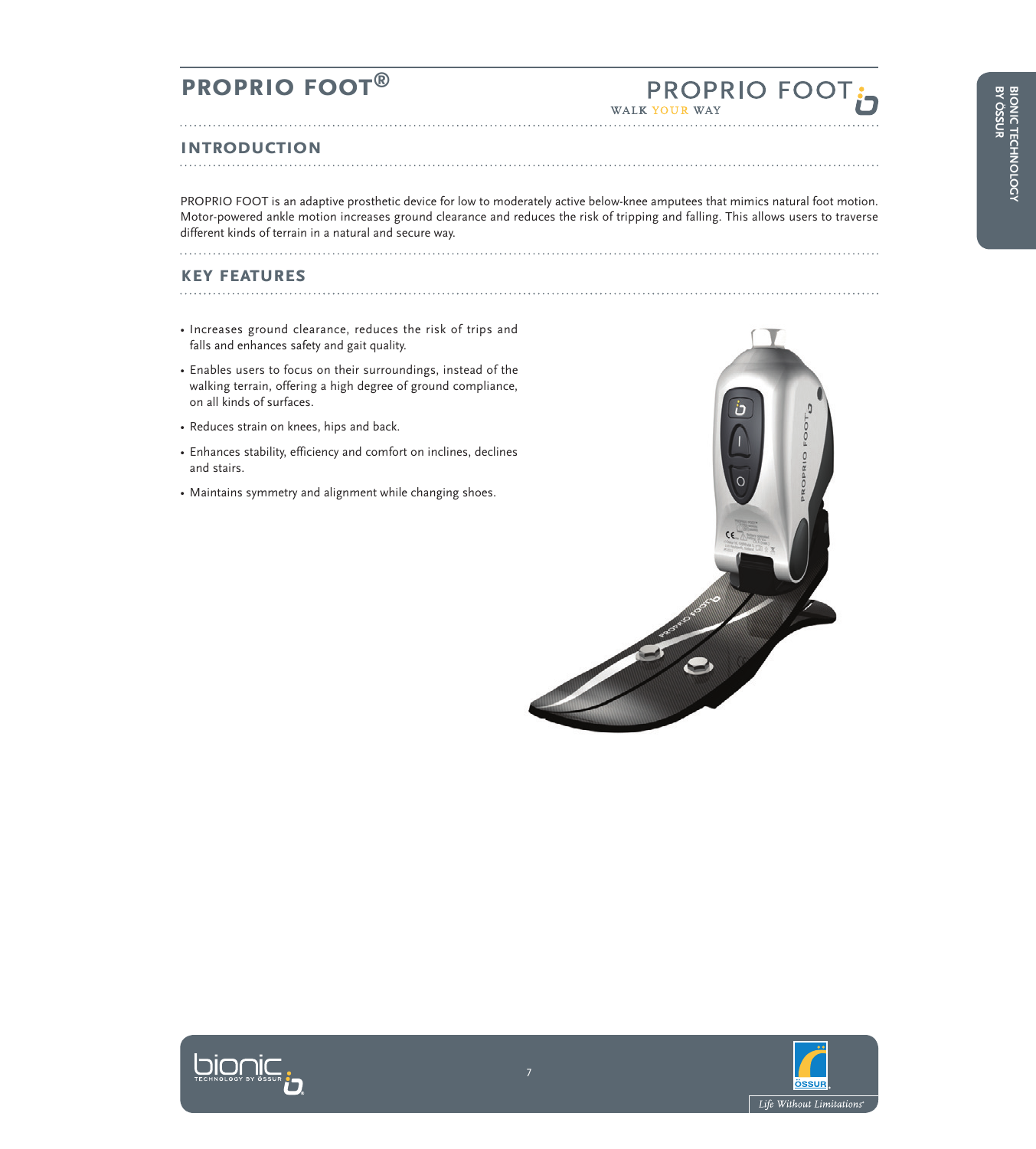## **PROPRIO FOOT**

# 全土

|               | <b>USER INFORMATION</b> |                   |  |  |
|---------------|-------------------------|-------------------|--|--|
|               | Amputation Level:       | $\pm$ Transtibial |  |  |
| Impact Level: |                         | Low to Moderate   |  |  |
|               | Maximum Patient Weight: | 125kg (276lbs)    |  |  |

| <b>FOOT INFORMATION</b>                     |                                                      |  |  |
|---------------------------------------------|------------------------------------------------------|--|--|
| Categories:                                 | Size 22-24; Cat. 1-5 / Size 25-30; Cat. 1-8          |  |  |
| Size:                                       | 22-30                                                |  |  |
| Weight of PROPRIO FOOT<br>(Size 27, Cat 5): | 1400g (52oz) w/Foot Plate, Foot Cover<br>and Battery |  |  |
| Heel Height Adjustability:                  | Up to $50$ mm $(2")$                                 |  |  |
| Build Height:                               | 168mm (6 5/8") - 176mm (7")                          |  |  |





### **Category Selection Guide**

| USER INFORMATION KG   | 45-52  | 53-59   | $60 - 68$ | 69-77   | 78-88   | 89-100  | 101-116 | 117-125 |
|-----------------------|--------|---------|-----------|---------|---------|---------|---------|---------|
| USER INFORMATION LBS  | 99-115 | 116-130 | 131-150   | 151-170 | 171-194 | 195-221 | 222-256 | 257-275 |
| Low Impact Level      |        |         |           |         |         |         |         |         |
| Moderate Impact Level |        |         |           |         |         |         |         |         |



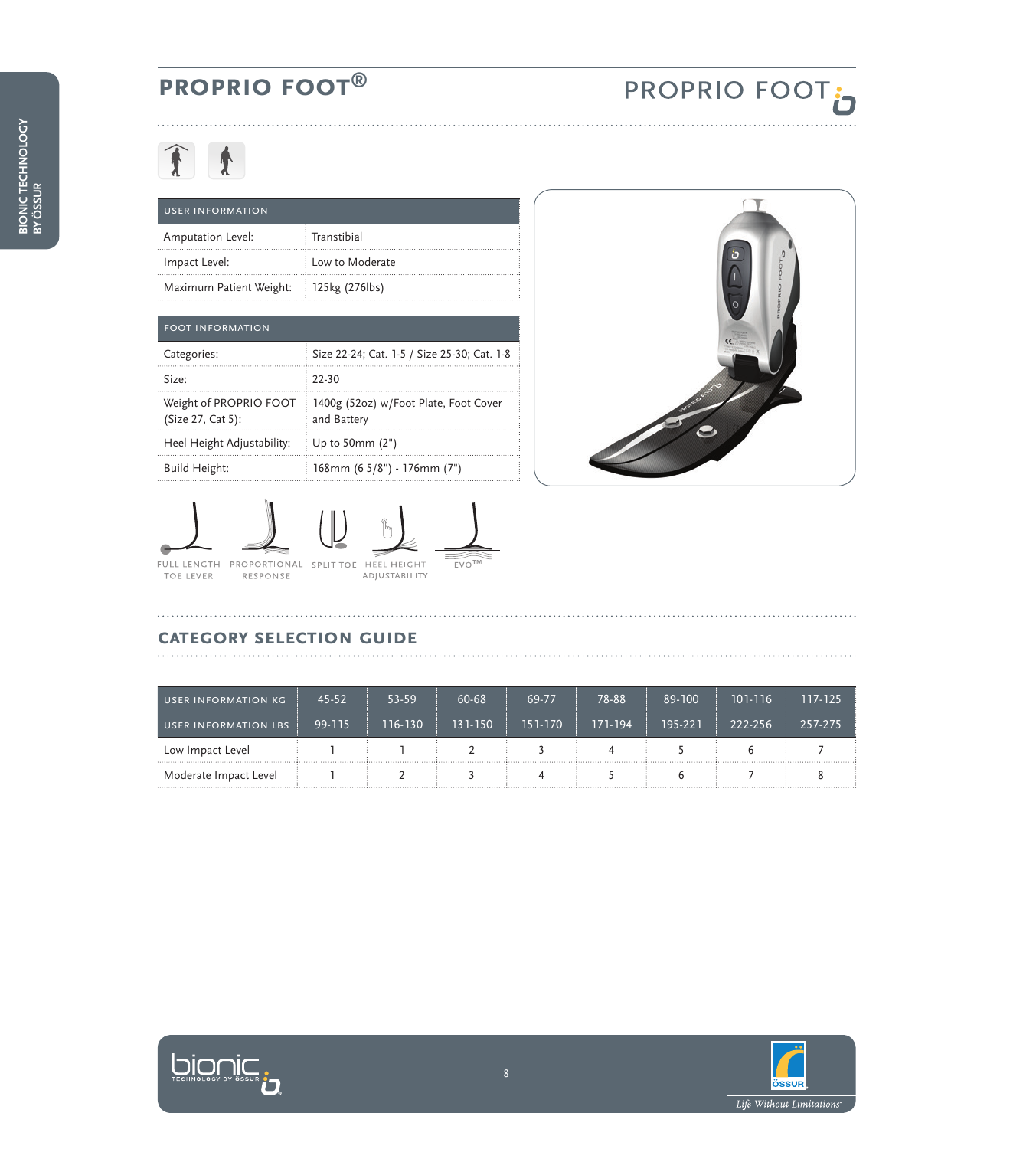## **PROPRIO FOOT**

#### **Clearance**



#### **kits**

#### **proprio foot kit**



Includes:

• Foot Module

- 
- 
- Technical Manual
- PROPRIO FOOT Battery Dummy
- PROPRIO FOOT Power Supply
- Heel Wedge Kit
- Terms of Warranty
- 
- 
- Fitting Guide
- Instructions for Use
	- Troubleshooting Guide



#### **components**

**DIOMIC** 

| PICTURE PART# | <b>DESCRIPTION</b>        |
|---------------|---------------------------|
|               | PRX00431 Battery Dummy    |
|               | PRX00421 Power Supply Kit |